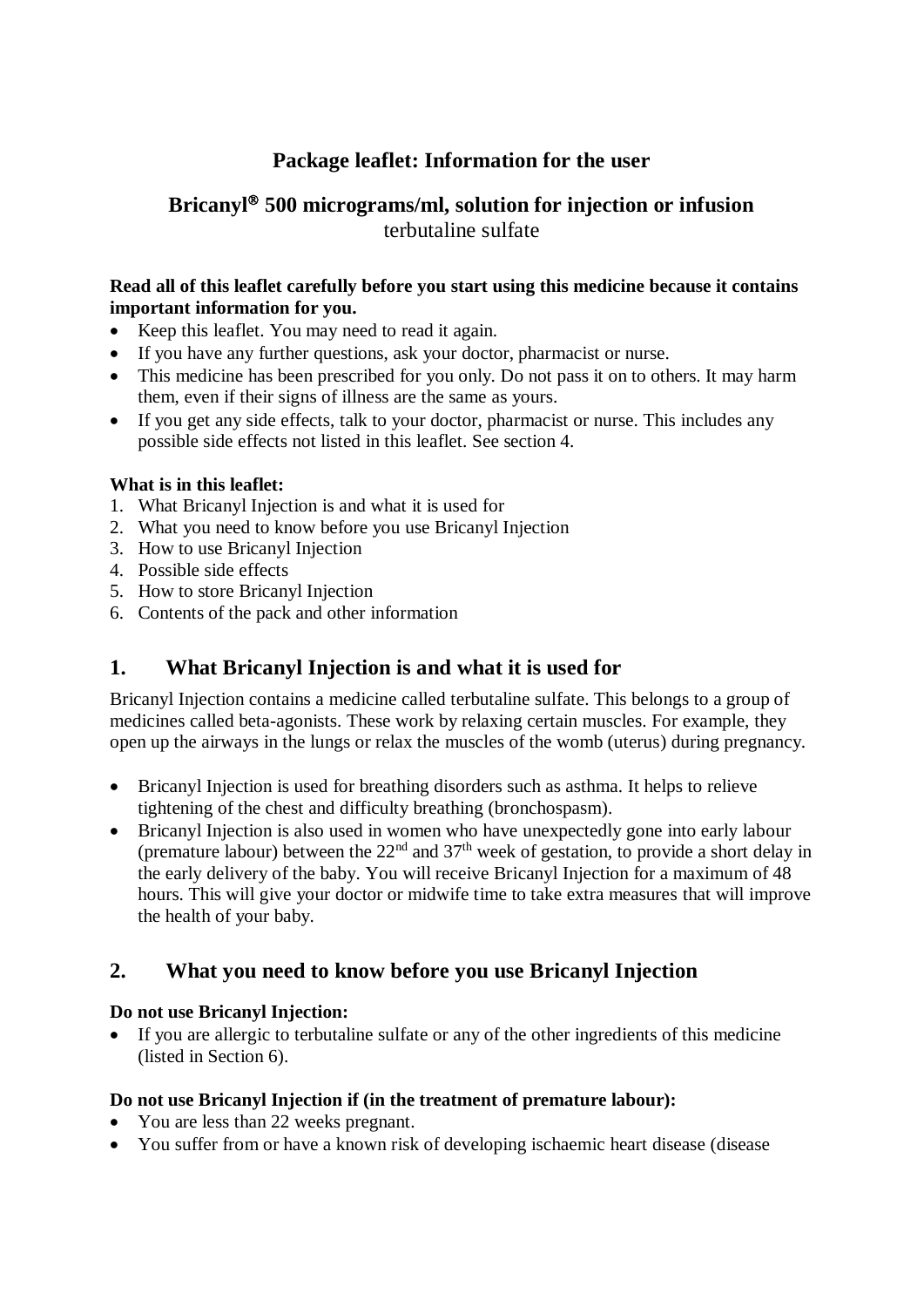characterised by reduced blood supply to your heart muscle, causing symptoms such as chest pain (angina)).

- You have ever experienced miscarriage in the first two trimesters of your pregnancy.
- You are pregnant and you or your baby have certain conditions when prolongation of your pregnancy would be dangerous (such as severe high blood pressure, infection of the womb, bleeding, placenta is covering the birth canal or is detaching, or your baby has died inside the womb).
- You suffer from heart disease with palpitations (for example heart valve disorder) or longstanding lung disease (for example chronic bronchitis, emphysema) causing an increase of blood pressure to your lungs (pulmonary hypertension).

### **Warnings and precautions**

Talk to your doctor, pharmacist or nurse before using Bricanyl Injection if:

- You have had any problems with your pregnancy.
- You are diabetic. If so, you may need some additional blood sugar tests when you are given Bricanyl Injection.
- You have an overactive thyroid gland.
- You have a history of heart disease characterised by breathlessness, palpitations or angina (**see Do not use Bricanyl Injection**).

## **Warnings and precautions (in treatment of premature labour):**

Talk to your doctor, pharmacist or nurse before using Bricanyl Injection**:** 

- If during pregnancy, your waters have broken.
- If You have too much fluid in the lungs causing breathlessness (pulmonary oedema).
- If You have high blood pressure.

If you are not sure if any of the above apply to you, talk to your doctor, pharmacist or nurse before using Bricanyl Injection.

Your doctor will monitor your heart and your unborn baby. Your doctor may also take blood tests to monitor for changes in your blood (see section 3).

### **Other medicines and Bricanyl Injection**

Tell your doctor, pharmacist or nurse if you are taking, have recently taken or might take any other medicines, including medicines obtained without a prescription. This includes herbal medicines. Bricanyl Injection can have an effect on the way some medicines work, and some medicines can effect how Bricanyl Injection works.

In particular tell your doctor, nurse or pharmacist if you are taking:

- Medicines for an irregular or fast heartbeat (such as digoxin).
- Other beta-blocker medicines (such as atenolol or propranolol), including eye drops (such as timolol).
- Xanthine medicines (such as the ophylline or aminophylline).
- Steroid medicines (such as prednisolone).
- Water tablets, also known as diuretics (such as frusemide).
- Medicines for diabetes to reduce your blood sugar (such as insulin, metformin, or glibenclamide).
- Monoamine oxidase inhibitors (such as moclobemide).
- Tricyclic antidepressants (such as imipramine or amitriptyline).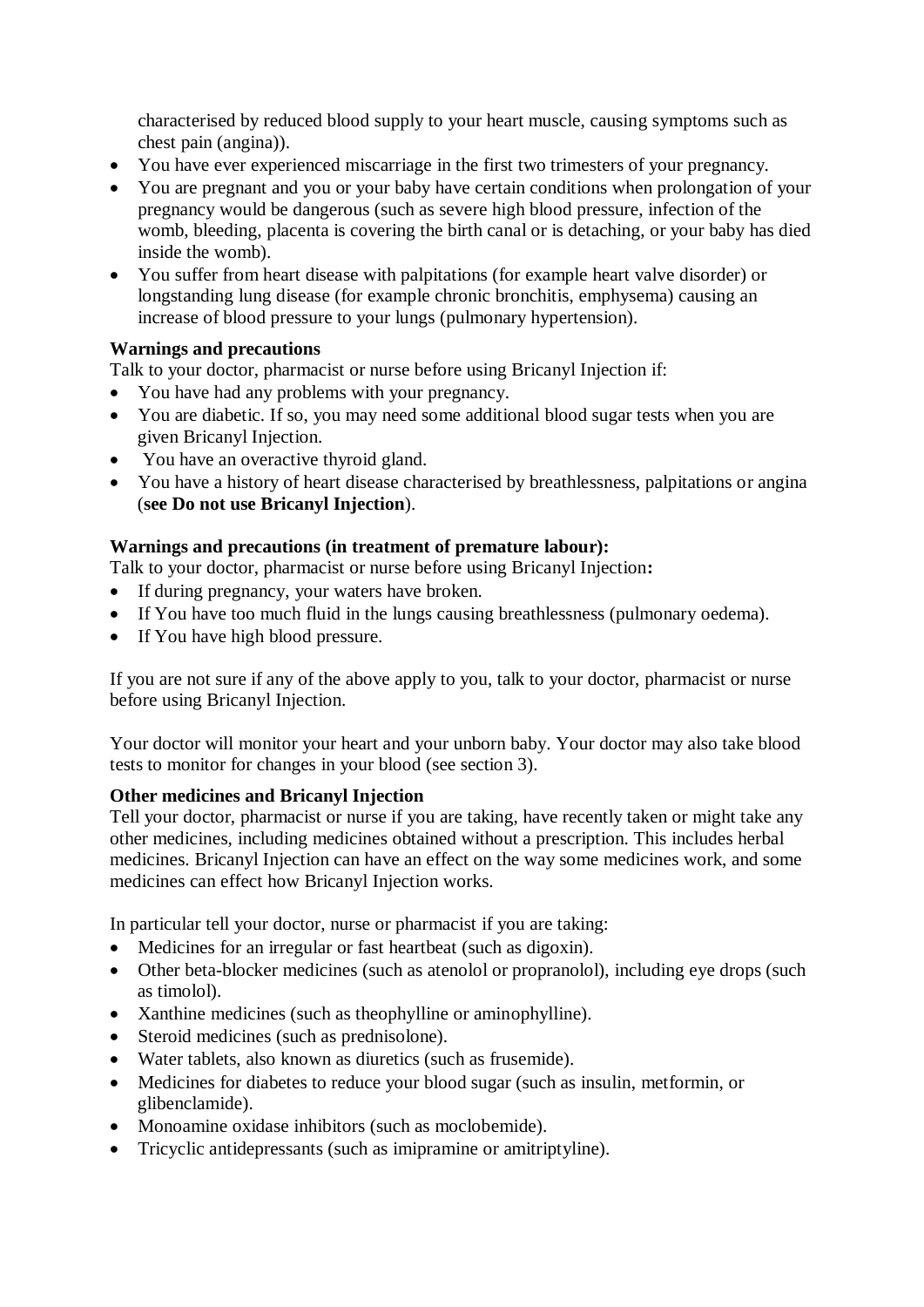If you are scheduled for surgery with general anaesthetics your doctor will stop the administration of Bricanyl Injection 6 hours before surgery whenever possible to protect you from adverse effects (e.g.irregular heart beat or bleeding of your womb).

### **Pregnancy, breast-feeding and fertility**

If you are pregnant or breast-feeding, think you may be pregnant or are planning to have a baby, ask your doctor for advice before taking this medicine.

#### **Driving and using machines**

Bricanyl Injection is not likely to affect you being able to drive or use any tools or machines.

### **Bricanyl Injection contains Sodium**

This medicine contains less than 1 mmol sodium (23 mg) per ampoule (1 ml), that is to say essentially 'sodium-free'.

# **3. How to use Bricanyl Injection**

You will be given Bricanyl Injection by a doctor. You will never be expected to give yourself this medicine.

### **For asthma and breathing problems**

- You will be given the injection in one of the following ways:
	- under the skin, into a muscle, or into a vein up to four times a day.
	- or as an infusion (drip) lasting for 8 to 10 hours.
- The doctor will work out the correct dose for you. The dose for children is worked out from the child's weight.

### **To temporarily delay premature labour**

You will never be expected to give yourself this medicine. It will always be given to you by a person who is qualified to do so after careful consideration of the balance of benefits of Bricanyl Injection to your baby and the potential untoward effects the treatment may have on you**.**

You will be given Bricanyl Injection by a doctor where facilities are available to continually monitor your health and that of your baby throughout administration**.**

- You will be given the injection in one of the following ways:
	- as an infusion (drip). The doctor will gradually increase the dose until the contractions stop. The doctor will then gradually reduce the dose to the lowest dose that stops your contractions. Your doctor will usually ask you to lie on your side during the infusion.

The following measures will be taken where necessary:

- Blood pressure and heart rate. Your doctor will consider the lowering of your dose or discontinuing Bricanyl Injection if your heart rate exceeds 120 beats per minute.
- Electrocardiography (ECG, electric activity of your heart). **Tell your doctor immediately if you experience chest pain during treatment**. If there are changes in ECG recording and you have chest pain your doctor will stop the administration of Bricanyl Injection.
- Balance of water and salts in your body. **Tell your doctor immediately if you experience coughing or shortness of breath during treatment**. If any signs indicate that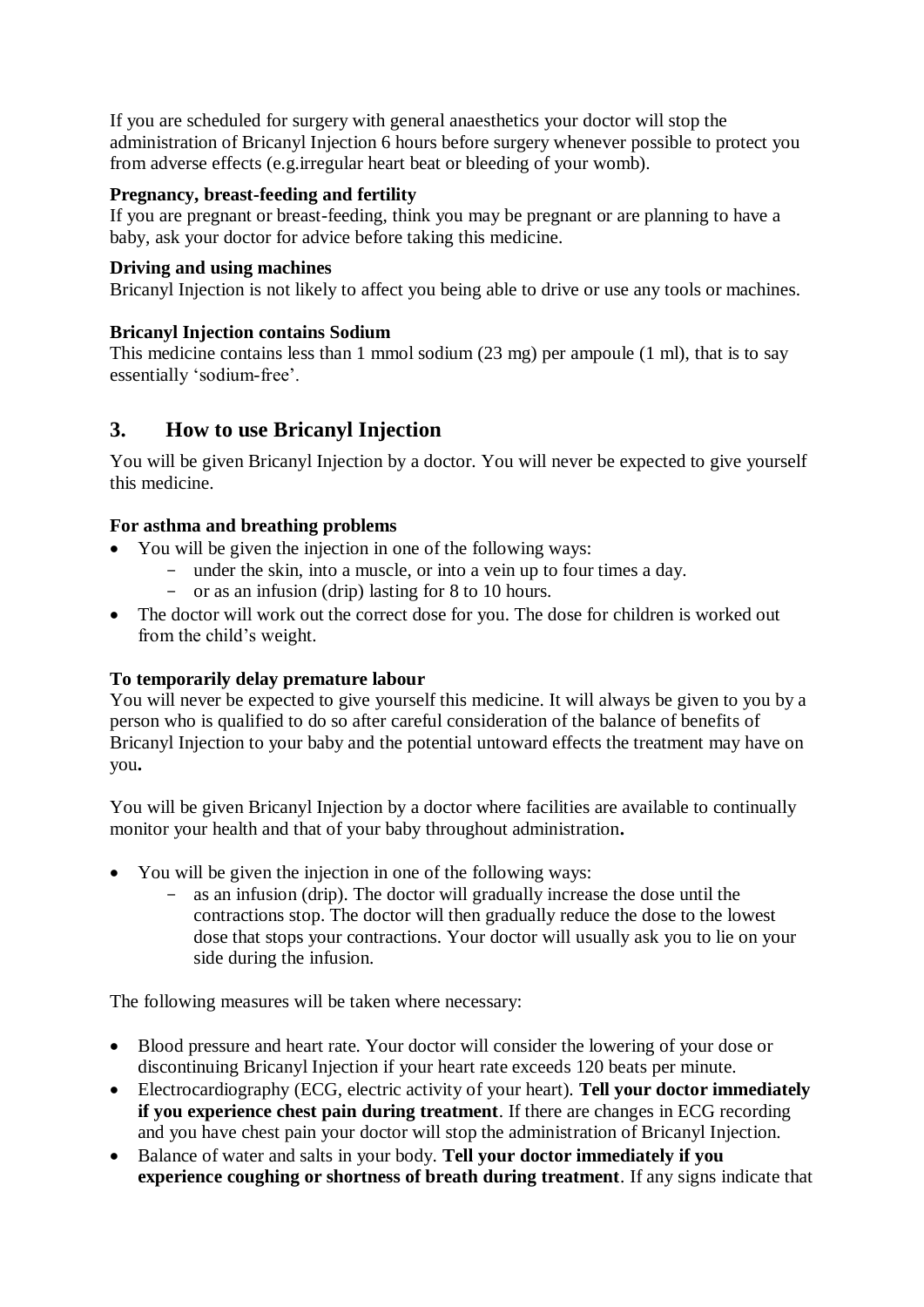there is a build-up of fluid in your lungs (also known as pulmonary oedema) (e.g. coughing or shortness of breath), your doctor may stop the administration of Bricanyl Injection.

- Blood sugar level and the occurrence of low body pH with a build-up of lactate in your blood (also known as lactic acidosis).
- Blood potassium levels (low potassium levels may be associated with a risk of irregular heart beat).

If you have any further questions on the use of this medicine, ask your doctor, pharmacist or nurse.

# **4. Possible side effects**

Like all medicines, this medicine can cause side effects, although not everybody gets them.

### **Important side effects to look out for:**

• Allergic reactions. The signs may include a swollen face, skin rash, breathing problems, low blood pressure (feeling faint) and collapse. It is not known exactly how often this happens. **If this happens to you, tell your doctor or nurse straight away.**

#### **Other possible side effects when used for asthma or similar conditions:**

#### **Very common (may affect more than 1 in 10 people)**

- Trembling or shaking.
- Headache.

### **Common (may affect up to 1 in 10 people)**

- Fast heart beats.
- Pounding heart beats (palpitations).
- Cramp or feeling tense.
- Low levels of potassium in your blood which may cause muscle weakness, thirst, or "pins and needles".

### **Rare (may affect up to 1 in 1,000 people)**

 Lactic acidosis is caused by a build-up of lactic acid in your blood. Symptoms of lactic acidosis include recurrent nausea and vomiting, abdominal pain and hyperventilation.

### **Not known (frequency cannot be estimated from the available data)**

- Although it is not known exactly how often it happens, some people may occasionally experience chest pain (due to heart problems such as angina). Seek advice from your doctor if you develop these symptoms whilst taking Bricanyl Injection.
- Unusual or irregular heart beats.
- Feeling sick (nausea).
- Changes in sleeping patterns and changes in behaviour, such as feeling agitated, restless or "hyperactive".

### **Important side effects to look out for when treated for premature labour:**

### **Rare (may affect up to 1 in 1,000 people)**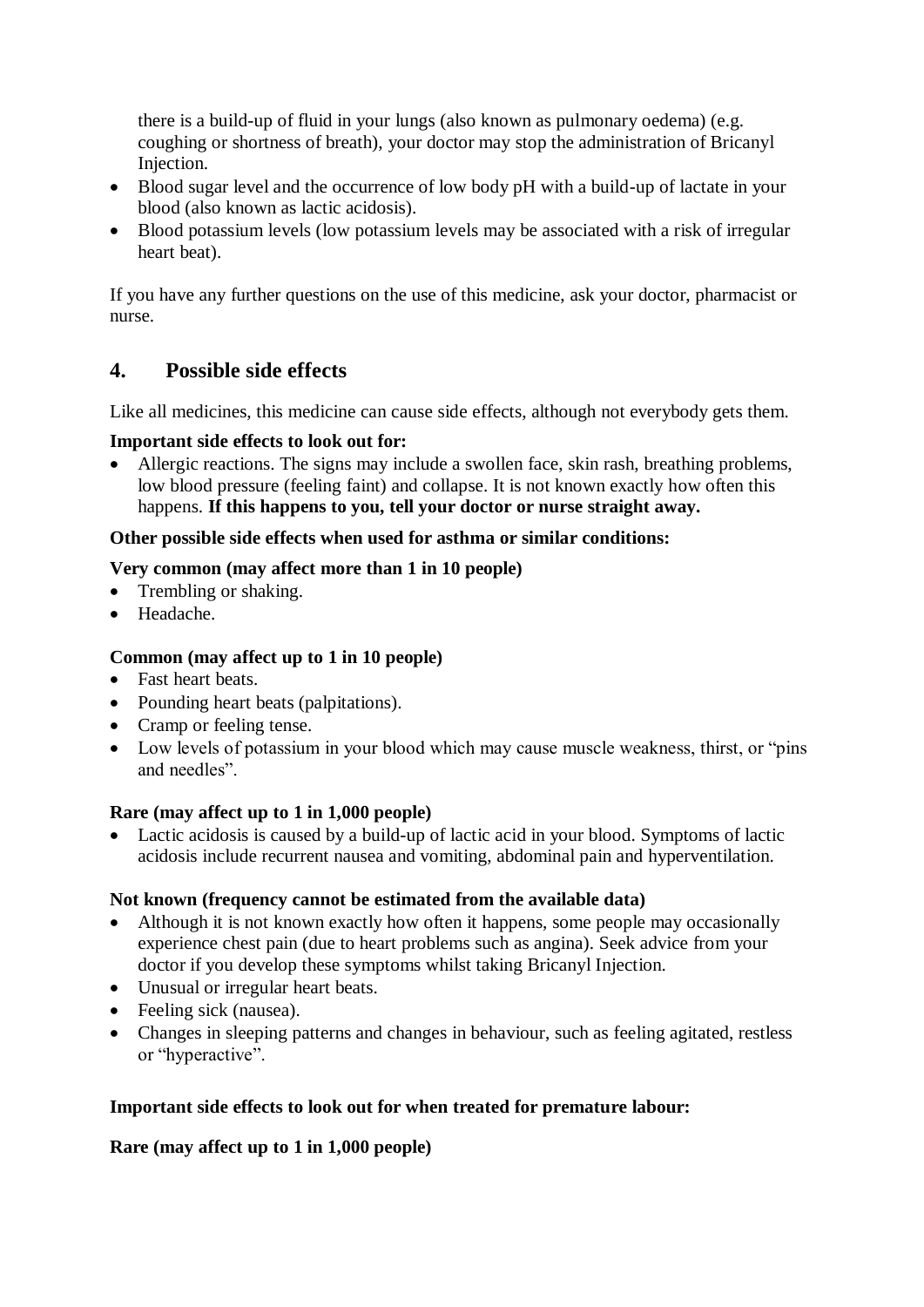Chest pain (due to heart problems such as angina). **If this happens to you, tell your doctor or nurse straight away.**

#### **The following side effects have also been observed with all beta-agonists like Bricanyl Injection when used to delay premature labour:**

#### **Very common (may affect more than 1 in 10 people)**

- Fast heart beats.
- Trembling or shaking.
- Headache.
- Feeling sick (nausea).

#### **Common (may affect up to 1 in 10 people)**

- Pounding heart beats (palpitations).
- Low blood pressure which may cause light-headedness or dizziness.
- Low levels of potassium in your blood which may cause muscle weakness, thirst, or "pins and needles".

#### **Uncommon (may affect up to 1 in 100 people**)

 Fluid accumulation in the lungs (pulmonary oedema) which may cause difficulty breathing.

#### **Rare (may affect up to 1 in 1,000 people)**

- Unusual or irregular heartbeats.
- High levels of sugar (glucose) and/or lactic acid in your blood.
- Flushing (reddening) of the face.

#### **Not known (frequency cannot be estimated from the available data):**

- An increased tendency to bleeding in connection with Caesarean section.
- Changes in sleeping patterns and changes in behaviour, such as feeling agitated, restless or "hyperactive".
- Cramp or feeling tense.

Do not be concerned by this list of possible side effects. You may not get any of them.

### **Reporting of side effects**

If you get any side effects, talk to your doctor, pharmacist or nurse. This includes any possible side effects not listed in this leaflet. You can also report side effects directly (see details below). By reporting side effects you can help provide more information on the safety of this medicine.

HPRA Pharmacovigilance Website: [www.hpra.ie](http://www.hpra.ie/)

## **5. How to store Bricanyl Injection**

- The doctor and hospital pharmacist are responsible for storing, using and disposing of this medicine correctly.
- Keep this medicine out of the sight and reach of children.